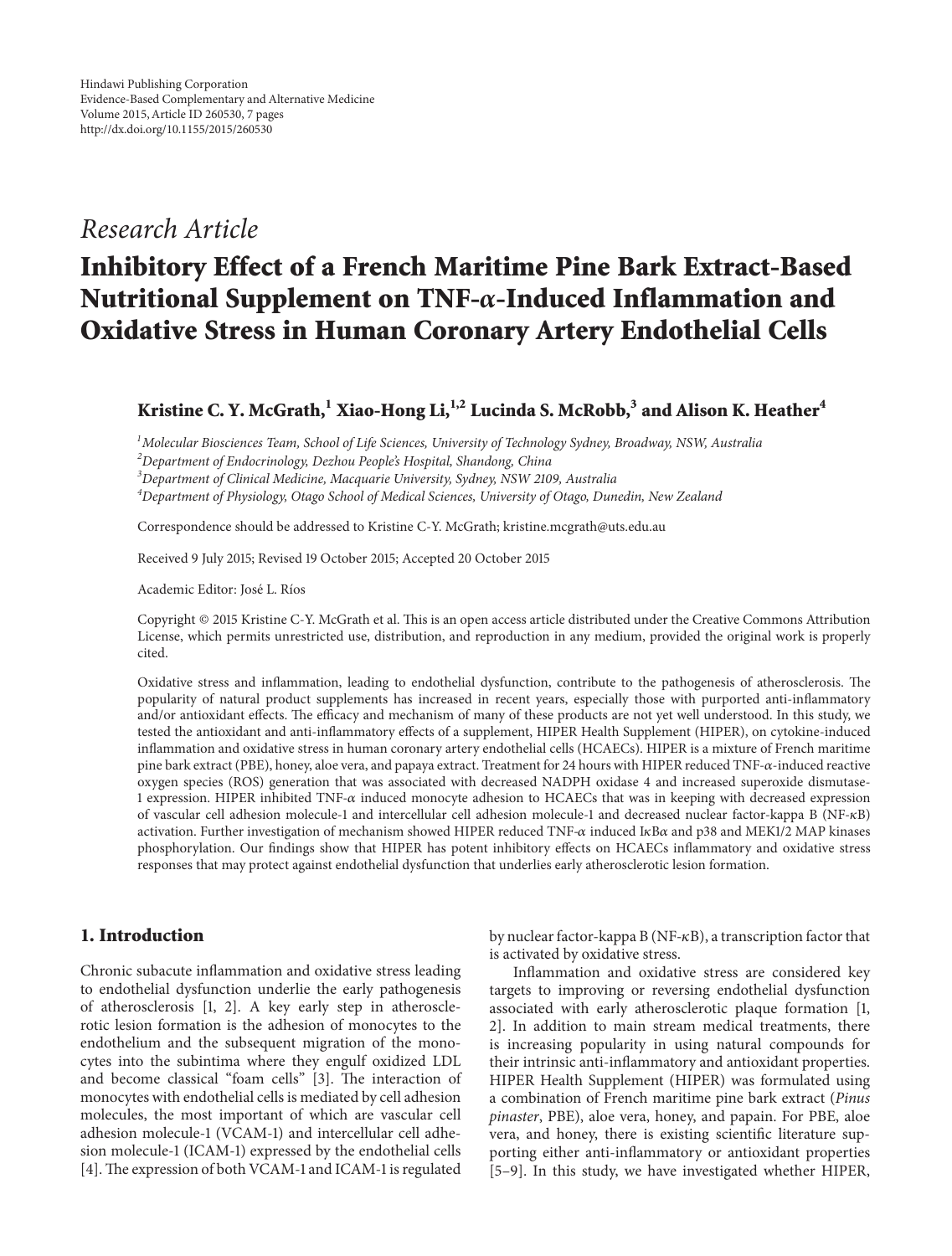a combination of these ingredients, could protect human coronary artery endothelial cells (HCAECs) from cytokineinduced inflammatory and oxidative stress responses. Our findings show that HIPER was effective in suppressing VCAM-1 and ICAM-1 expression, primarily via its effect on decreasing  $NF-\kappa B$  and MAP kinase activation. This antiinflammatory effect is most likely due to the effect of HIPER

#### **2. Materials and Methods**

on lowering intracellular ROS levels.

*2.1. HIPER Health Supplement.* HIPER Health Supplement, as well as the individual components of aloe vera, honey, papain, and PBE, was kindly donated by Plasmaide Pty Ltd. (Sydney, NSW, Australia). The supplement was filtered through a  $0.22 \mu m$  pore size sterile syringe filter unit before use (Merck Millipore, Bayswater, VIC, Australia). HIPER was used at a volume of  $25 \mu L$  or  $50 \mu L$  per mL of media that equated to a 50 mL or 100 mL dose recommended for human consumption.

*2.2. Cell Culture.* HCAECs (Cell Applications, San Diego, CA, USA) were cultured in MesoEndo Cell Growth Medium (Cell Applications). HCAECs were pretreated with HIPER for 3 h at a dose of 6.25, 12.5, 25, or 50  $\mu$ L per mL of media or phosphate-buffered saline (PBS; Astral Scientific, Sydney, NSW, Australia) as vehicle-control and then stimulated with TNF- $\alpha$  (1–5 ng/mL) (Sigma-Aldrich, Castle Hill, NSW, Australia) for 1 h.

*2.3. RT-qPCR.* Total RNA was extracted using TRI reagent (Sigma-Aldrich) and the concentration was normalized to  $100 \text{ ng}/\mu\text{L}$  using a NanoDrop 1000 spectrophotometer (Thermo Fisher Scientific, Mulgrave, VIC, Australia). cDNA was generated from 100 ng of total RNA using iSCRIPT (Bio-Rad, Regents Park, NSW, Australia). An aliquot of each cDNA sample  $(1 \mu L)$  was amplified by qPCR in reaction mixtures containing primers (12 pmol each) and iQ SYBR Green Supermix (Bio-Rad). Sequences of the primers used in the qPCR reaction were as follows: human NOX4 forward: 5'-GTGGTGGTGCTATTCCTCAT-3 , reverse: 5 -GCTGGT-TCGGTTAAGACTGA-3 ; human SOD-1 forward: 5 -GCG-AGTTATGGCGACGAA-3 , reverse: 5 -CAGTCAGTC-CTTTAATGCTTCC-3 ; human VCAM-1 forward: 5 -ATG-TAGTGTCATGGGCTGTG-3 , reverse: 5 -GGAATGAGT-AGAGCTCCACC-3 ; human ICAM-1 forward: 5 -CCA-TCTACAGCTTTCCGGCGC-3 , reverse: 5 -CTCTGG-GGTGGCCTTCAGCA-3'; human  $\beta$ 2-microglobulin (B<sub>2</sub>M) forward: 5'-CATCCAGCGTACTCCAAAGA, reverse: 5'-GACAAGTCTGAATGCTCCAC; and human GAPDH forward: 5 -CGATGCTGGCGCTGAGTACGT-3 , reverse: 5 - CCTGCAAATGAGCCCCAGCCTTC-3 . Amplification was performed in a BioRad iQ5 thermocycler (Bio-Rad) using the following protocol: 95<sup>∘</sup> C for 30 sec, Tm of specific primer sets for 30 sec, and 72<sup>∘</sup> C for 30 sec. Relative changes in mRNA levels were determined by the  $\Delta \Delta C_T$  method [10], using human  $B_2M$  and GAPDH as the reference genes.

*2.4. Monocyte Adhesion Assay.* HCAECs were pretreated with HIPER  $(25 \mu L/mL)$  for 3h before treated with TNF- $\alpha$  (1 ng/mL) for a further 3 h. After treatment, monocyte to endothelial cell adhesion assays were performed as previously described [11].

*2.5. Enzyme-Linked Immunosorbent Assay (ELISA).* HCAECs were plated in 96-well plates and pretreated with HIPER (25  $\mu$ L/mL) and for the MAP kinase experiments, either p38 MAP kinase inhibitor SB203580 (Calbiochem/ EMD Chemicals Inc., Gibbstown, NJ, USA) or MEK1/2 inhibitor UO126 (Calbiochem/EMD Chemicals Inc.) for 3h. All cells were then treated with TNF- $\alpha$  (1 ng/mL) for a further 3h. After treatment, ELISA was performed as previously described for VCAM-1 and ICAM-1 [11]. I $\kappa$ B $\alpha$ levels were measured by FunctionELISA  $I\kappa B\alpha$  (Active Motif, Carlsbad, CA, USA). p38 MAP kinase levels were measured by human/mouse phospho-p38 MAP kinase (T180/Y182) immunoassay (R&D Systems Inc., Minneapolis, MN, USA). MEK1/2 levels were measured by the commercially available FACE MEK1/2 ELISA kit (Active Motif).

*2.6. NF-B Nuclear Translocation Assay.* HCAECs were exposed to HIPER (25  $\mu$ L/mL) for 3 h and then stimulated with TNF- $\alpha$  (1 ng/mL) for 3 h. After treatment, nuclear proteins were extracted using the NucBuster protein extraction kit (Merck Millipore) and nuclear  $NF-\kappa B$  levels were then determined as previously described [12].

*2.7. Measurement of Intracellular Reactive Oxygen Species (ROS).* Intracellular ROS levels were measured using the DCF assay (Thermo Fisher Scientific). HCAECs were pretreated with HIPER (25 or 50  $\mu$ L/mL) for 3 h before stimulation with TNF- $\alpha$  (5 ng/mL) for a further 3 h. After treatment, media were removed and cells washed with 1x PBS. H<sub>2</sub>DCFDA stain (Thermo Fisher Scientific) was diluted in 1x PBS to a concentration of 10  $\mu$ M before treatment of cells. The cells were incubated at 37<sup>∘</sup> C for 12 min before washing with 1x PBS and ROS level was determined by fluorescence measurement (485 nm/535 nm).

*2.8. Statistical Analysis.* All data are expressed as mean ± SEM. Differences between conditions were determined by one-way ANOVA with Bonferroni's post hoc test analysis (GraphPad PRISM Software Version 4.03). Significance was set at  $P < 0.05$ .

## **3. Results**

*3.1. HIPER Suppressed TNF--Induced ROS Levels in*  $HCAECs$ . TNF- $\alpha$  treatment of HCAECs increased ROS levels (Figure 1). Pretreatment with HIPER abrogated the TNF- $\alpha$  effect in a dose-dependent manner ( $P < 0.05$ ).

*3.2. HIPER Modulated the Expression of Enzymes Involved in the Oxidative Stress Response.* TNF- $\alpha$  treatment increased NADPH oxidase 4 (NOX4) expression by 15%, a result that was abrogated in HCAECs pretreated with 25 or 50  $\mu$ L/mL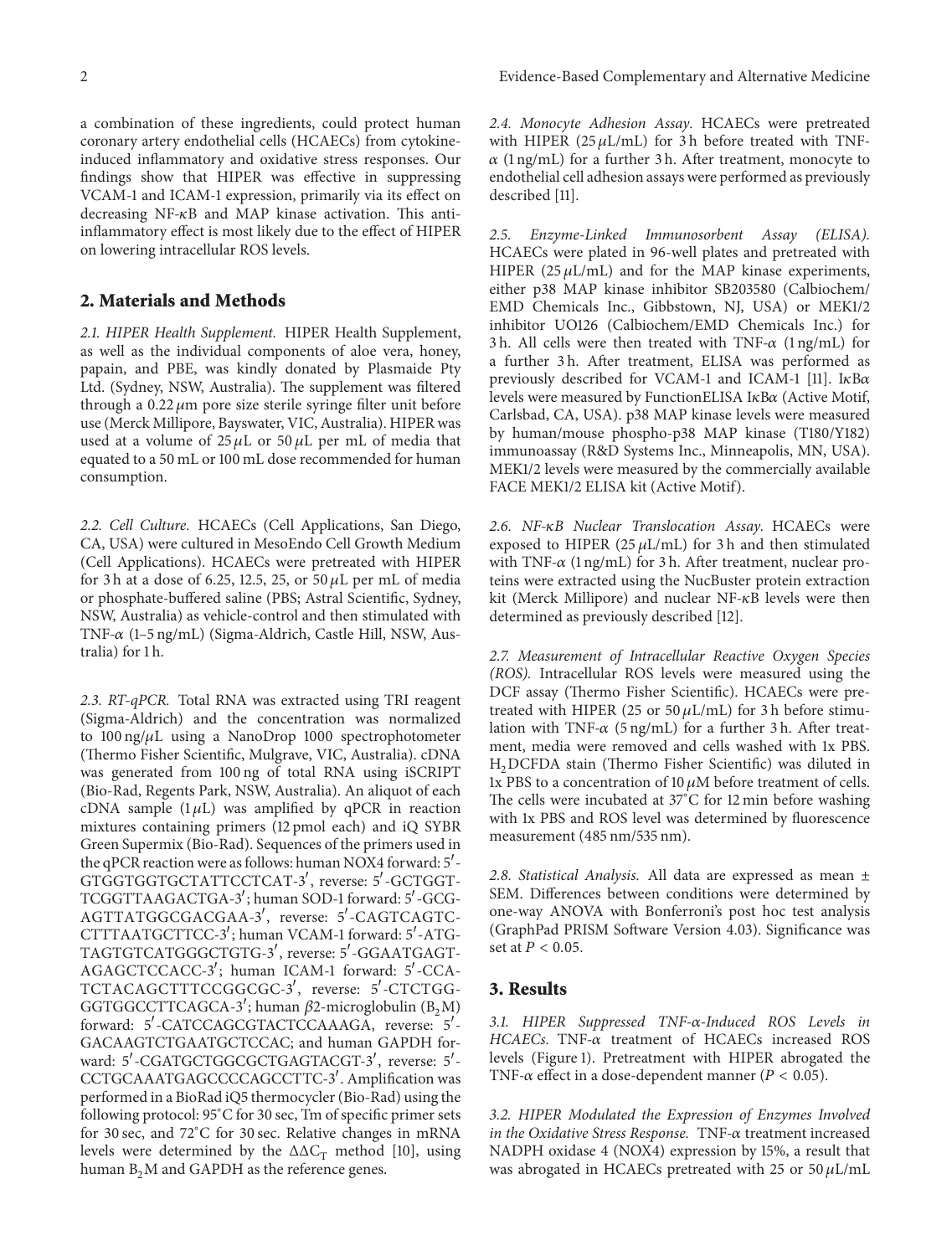

FIGURE 1: HIPER reduced ROS levels in TNF- $\alpha$ -activated HCAECs. HCAECs were treated with HIPER at doses of 25 or 50  $\mu$ L/mL for 3 h before activation with 5 ng/mL TNF- $\alpha$  for 3 h. ROS levels were measured using the DCF assay. Data are shown as mean  $\pm$  SEM ( $n =$ 3).  ${}^{*}P$  < 0.05 versus control,  ${}^{*}P$  < 0.05 versus TNF- $\alpha$ .

HIPER for 3 h (Figure 2(a);  $P < 0.05$ ). In contrast, TNF- $\alpha$  decreased superoxide dismutase-1 (SOD-1) expression by 24% (Figure 2(b);  $P < 0.05$ ), which was also abrogated by HIPER pretreatment at both the 25 and 50  $\mu$ L/mL concentrations ( $P < 0.05$ ).

*3.3. HIPER Suppressed TNF--Induced VCAM-1 and ICAM-1 Expression and Monocyte Adhesion to HCAECs.* HCAECs were pretreated with HIPER (25  $\mu$ L/mL) and then stimulated with TNF- $\alpha$ . Figures 3(a) and 3(b) show that there was a dosedependent decrease in ICAM-1 (a) and VCAM-1 (b) mRNA levels in response to HIPER. The decrease in mRNA levels correlated with a decrease in protein as measured by ELISA where HIPER (25  $\mu$ L/mL) reduced ICAM-1 protein levels by 25% (Figure 3(c);  $P < 0.05$ ) and VCAM-1 protein levels by 18% (Figure 3(d);  $P < 0.5$ ).

Figure 4 shows that TNF- $\alpha$  stimulated monocyte adhesion to HCAECs by 8.5-fold ( $P \lt 0.05$ ). Pretreatment of HCAECs with HIPER (25  $\mu$ L/mL) suppressed TNF- $\alpha$ stimulated monocyte adhesion by 2-fold ( $P < 0.05$ ).

*3.4. HIPER Suppressed TNF--Stimulated NF-B Activation.* Given that HIPER suppressed  $TNF-\alpha$ -induced ROS levels and VCAM-1 and ICAM-1 expression, it was next explored whether HIPER suppressed TNF- $\alpha$ -induced NF- $\kappa$ B activation. In its inactivated state, NF- $\kappa$ B is bound by an inhibitor protein,  $I\kappa B\alpha$ . In inflammatory conditions, cell signalling cascades that involve MAP kinases lead to the phosphorylation of I $\kappa$ B $\alpha$  [13]. Phosphorylated I $\kappa$ B $\alpha$  is targeted for degradation freeing  $NF- $\kappa$ B$  to translocate to the nucleus to active target gene expression that includes VCAM-1 and ICAM-1. Figure 5(a) shows that TNF- $\alpha$  significantly increased NF- $\kappa$ B nuclear activation by 70% ( $P < 0.05$ ) and that pretreatment of HCAECs with HIPER (25  $\mu$ L/mL) decreased this effect by 43% ( $P < 0.05$ ). Figure 5(b) shows that the effect of HIPER on suppressing  $NF-\kappa B$  activation was associated with a decrease in phosphorylated I $\kappa$ B $\alpha$ , the inhibitor protein of NF- $\kappa$ B. Phosphorylation of I $\kappa$ B $\alpha$  is driven by MAP kinase activation. Figures  $5(c)$  and  $5(d)$  show that HIPER suppressed p38 and MEK1/2 MAP kinases activation almost to the same basal level as the p38 inhibitor SB203580 or the MEK1/2 inhibitor, UO126. Together, this data suggests that HIPER suppresses the HCAECs inflammatory response, at least in part, via suppression of MAP kinase and NF- $\kappa$ B activation.

*3.5. PBE Is Central to the Anti-Inflammatory Effect of HIPER.* To test each HIPER ingredient for an individual antiinflammatory effect, HCAECs were exposed to either PBE (130  $\mu$ g/mL or 260  $\mu$ g/mL), aloe vera (1.75 mg/mL), honey  $(0.1\%)$ , or papain  $(2.4 \text{ mg/mL})$  for 3h before being activated with TNF- $\alpha$  (1 ng/mL) for a further 3 h. The antiinflammatory effect of each individual component was compared to each other and to the parent compound, HIPER  $(25 \,\mu L/mL)$ . Figure 6 shows that HIPER  $(25 \,\mu L/mL)$  and PBE (at both concentrations) decreased TNF- $\alpha$ -induced VCAM-1 mRNA levels. PBE was twice as effective as HIPER in decreasing TNF- $\alpha$ -induced VCAM-1 expression (1.5-fold versus 3-fold, resp.,  $P < 0.05$ ). Honey and aloe vera showed a nonsignificant trend towards decreased VCAM-1 mRNA levels. By contrast, papain increased VCAM-1 mRNA levels (1.5-fold,  $P < 0.05$ ) over and above expression levels induced by TNF- $\alpha$ .

### **4. Discussion**

Extracts from natural substances may have the potential to complement mainstream medicine. In the present study, it was shown that HIPER Health Supplement, comprised of PBE, honey, aloe vera, and papain, decreased TNF-  $\alpha$ -induced ROS levels that was associated with decreased ICAM-1 and VCAM-1 expression as well as decreased MAP kinase and NF- $\kappa$ B activation. The physiologic consequence of the HIPER-mediated suppressed inflammatory response was decreased monocyte adhesion to HCAECs, which suggests improved endothelial cell function. Although this project was solely conducted with an *in vitro* model of cultured HCAECs, the findings suggest that HIPER may have potential to decrease key early steps in the pathogenesis of atherosclerosis, specifically the binding of monocytes to coronary artery endothelial cells.

In this study, we have shown that HIPER, a mixture of PBE, honey, aloe vera, and papain, has significant anti-inflammatory and antioxidant effects. Pretreatment of HCAECs to HIPER, at doses in keeping with the recommended daily dosage for human consumption, suppressed TNF- $\alpha$ -induced MAP kinase and NF- $\kappa$ B activation that, in turn, decreased ICAM-1 and VCAM-1 expression, thereby decreasing monocyte adhesion. We further showed that HIPER suppressed ROS levels in TNF- $\alpha$ -activated HCAECs, possibly via modulation of key enzymes involved in superoxide generation and degradation. Potentially, this antioxidant property of HIPER may underlie the anti-inflammatory effects.

Investigation of the individual components showed that while PBE, honey, and aloe vera were anti-inflammatory,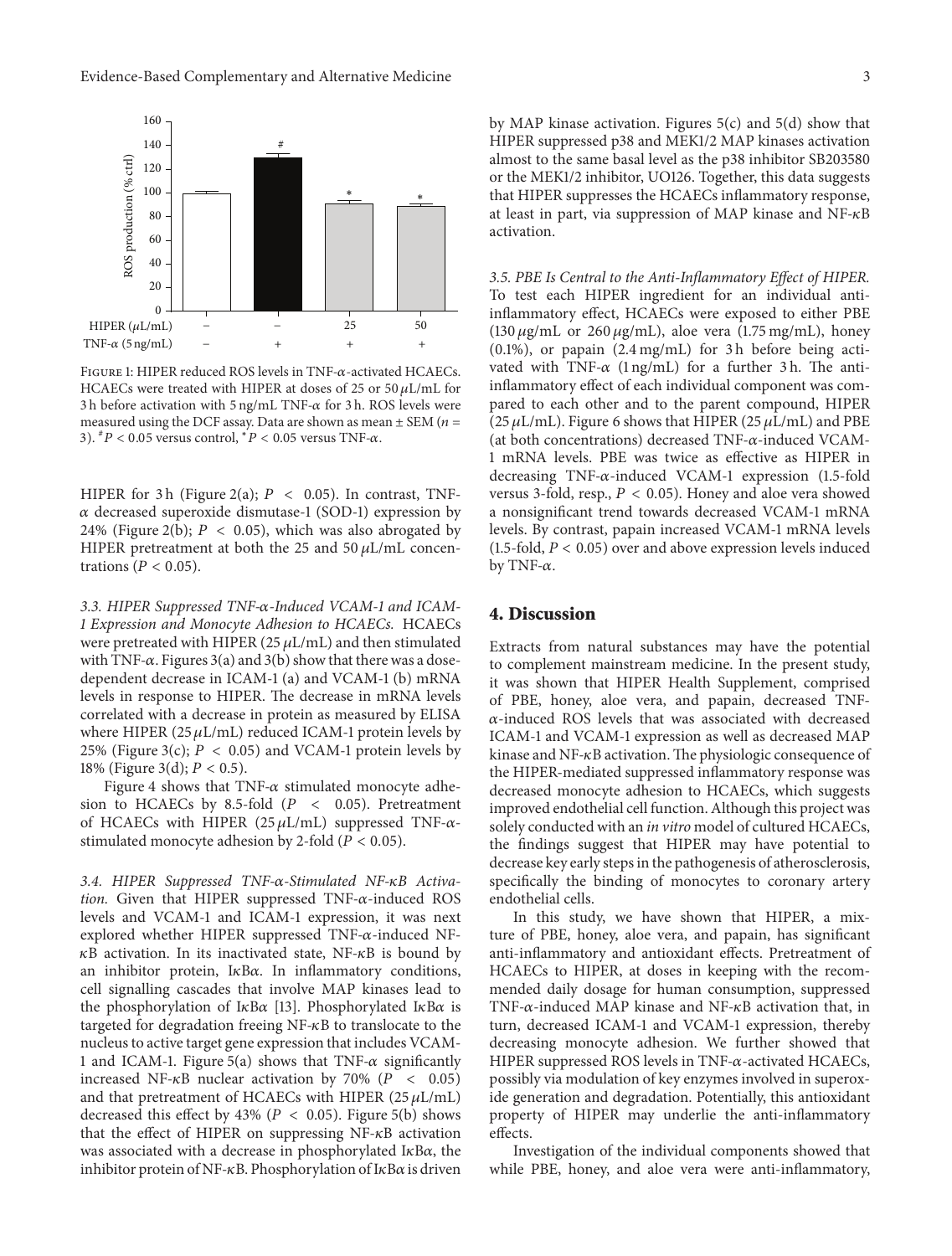

FIGURE 2: HIPER modulated NOX4 and SOD1 mRNA levels in TNF- $\alpha$ -activated HCAECs. HCAECs were treated with HIPER at concentrations of 6.25, 12.5, 25, and 50  $\mu$ L/mL for 3 h, before activation with 1 ng/mL TNF- $\alpha$  for 1 h. Total RNA was extracted and NOX4 (a) and SOD-1 (b) mRNA levels were measured by RT-qPCR. Data are shown as mean  $\pm$  SEM ( $n = 3$ ).  ${}^{#}P$  < 0.05 versus control,  ${}^{*}P$  < 0.05 versus TNF- $\alpha$ .



FIGURE 3: HIPER reduced ICAM-1 and VCAM-1 mRNA and protein levels in TNF- $\alpha$ -activated HCAECs. HCAECs were treated with HIPER at doses of 6.25, 12.5, 25, and 50  $\mu$ L/mL for 3 h, before activation with TNF- $\alpha$  (1 ng/mL) for 1 or 3 h for mRNA or protein levels, respectively. Total RNA was extracted and ICAM-1 (a) or VCAM-1 (b) mRNA levels were measured by RT-qPCR. Cell-based ELISA was used to measure ICAM-1 (c) and VCAM-1 (d) protein levels. Data are shown as mean  $\pm$  SEM ( $n = 3$ ).  $^{*}P < 0.05$  versus control,  $^{*}P < 0.05$  versus TNF- $\alpha$ .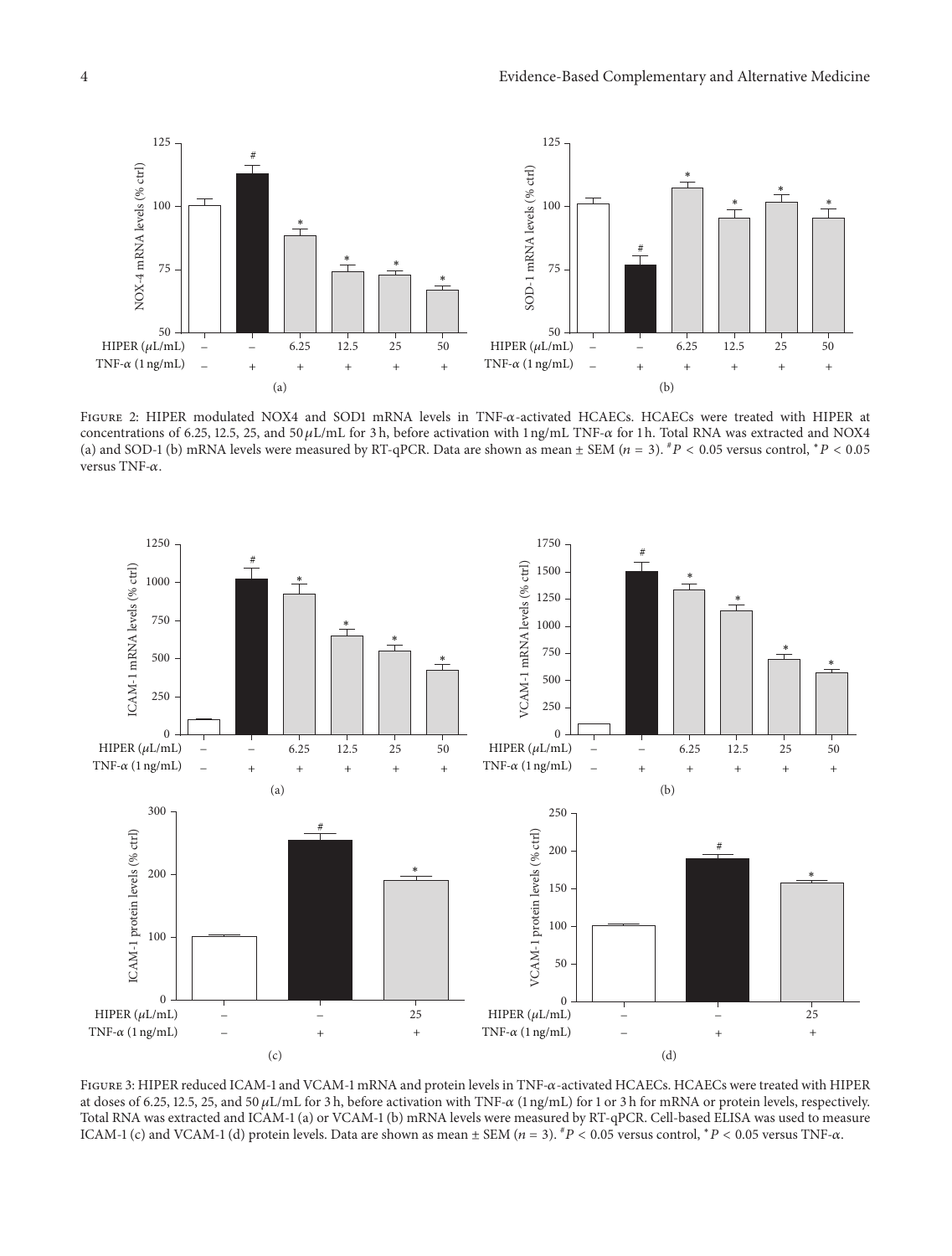

FIGURE 4: HIPER reduced monocyte adhesion to TNF- $\alpha$ -activated HCAECs. HCAECs were treated with HIPER at a dose of 25  $\mu$ L/mL for 3 h, before activation with TNF- $\alpha$  (1 ng/mL) for 3 h. HCAECs were then exposed to monocytes (1 × 10<sup>6</sup> cells/mL) for 1 h after which nonadhered monocytes were removed and the percentage of adherent monocytes calculated. Data are shown as mean  $\pm$  SEM ( $n = 3$ ).  $^{\#}P$  < 0.005 versus control,  $* P < 0.05$  versus TNF- $\alpha$ .



FIGURE 5: HIPER reduced NF-KB activation in TNF- $\alpha$ -activated HCAECs. HCAECs were treated with HIPER at a dose of 25 µL/mL for 3 h, before activation with 1 ng/mL TNF- $\alpha$  for 3 h. For (c) additional cells were treated with SB203580 (10  $\mu$ M) and (d) UO126 (10  $\mu$ M). For (a) nuclear extract was obtained and NF-KB levels were measured using commercially available NoShift assay. For (b)-(d), cultured cells were used directly in commercially available ELISA kits. Data are shown as mean  $\pm$  SEM  $(n = 3)$  \*  $P < 0.05$  versus control,  $\neq P < 0.05$  versus TNF- $\alpha$ .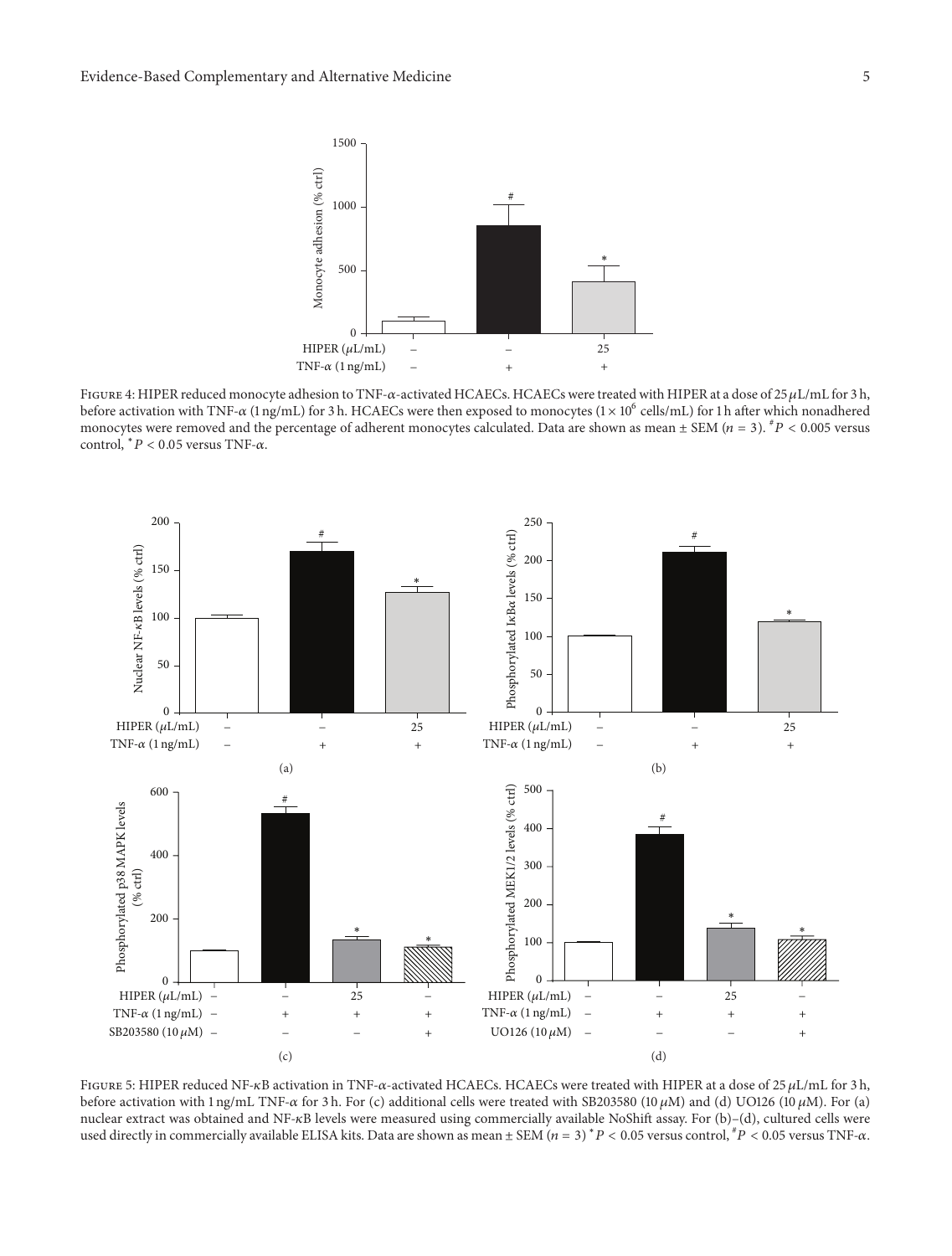

Figure 6: Anti-inflammatory effects of individual HIPER components. HCAECs were treated with HIPER or pine bark extract (PBE), papain (Pap), honey (Hon), or aloe vera (AV) for 3 h and then activated with  $1 \nmid q/mL$  TNF- $\alpha$  for 1 h. Total RNA was extracted and VCAM-1 mRNA levels were measured by RT-qPCR. Data are shown as mean  $\pm$  SEM ( $n = 3$ ).  ${}^{#}P$  < 0.05 versus control,  ${}^{*}P$  < 0.05 versus TNF- $\alpha$ , and  $*$ <sup>\*</sup>  $P$  < 0.05 HIPER versus PBE.

albeit to different extents, papain was proinflammatory. This is in keeping with its enzymatic role as a peptidase [14]. The use of papain in HIPER, therefore, requires further investigation as our findings suggest adverse effects that are potentially decreasing the efficacy of complete HIPER. On the other hand, PBE was shown to be very effective at attenuating VCAM-1 mRNA levels. PBE is extracted from the bark of the French maritime pine tree, *Pinus pinaster*, and is commercially available as a herbal dietary supplement (registered trade name: Pycnogenol). It is already in use for the treatment of many inflammatory, autoimmune, and cardiovascular disorders [8, 9, 15–17] and very recently it was shown to reduce atherosclerotic lesion burden in a small clinical study [18]. PBE is increasingly recognised for its antiinflammatory and antioxidant effects *in vitro* and *in vivo* (reviewed in [9]). For example, *in vitro* studies have shown that PBE reduces cell adhesion molecule expression in human umbilical vein endothelial cells through suppression of NF-  $\kappa$ B [19], which is in keeping with our current findings for HIPER that show decreased NF- $\kappa$ B activation and decreased CAM expression in HCAECs. Similarly, *in vitro* studies have demonstrated that PBE reduces ROS levels in renal tubular cells in association with decreased lipid peroxidation [20], again in accordance with our data for HIPER showing decreased ROS levels in HCAECs. *In vivo*, a recent randomized, double-blind, placebo-controlled crossover showed that 8 weeks of Pycnogenol treatment (200 mg/day) improves endothelial function in patients with coronary artery disease by reducing oxidative stress [21]. Therefore, it would now be prudent not only to test whether HIPER is able to recapitulate its *in vitro* effects when administered *in vivo* but also to test

whether synergistic actions between PBE, honey, and aloe vera occur *in vivo*.

Limitations of our study include the facts that that it is an *in vitro* investigation and the bioavailability and/or bioactivation of HIPER and its components were not investigated. In this study HCAECs were directly treated with the HIPER to investigate the effects. However, *in vivo*, HIPER would be digested and metabolized by the liver that may generate metabolites that provide further or no benefit. Therefore, effects of direct HIPER exposure on HCAECs may differ from the effects when HCAECs are exposed to the metabolites of HIPER.

In conclusion, our results demonstrate the antiinflammatory and antioxidant potential of HIPER containing the natural products, PBE, honey, aloe vera, and papain. Our finding that HIPER has a potent ability to decrease  $NF-\kappa B$ and MAP kinase activation, and therefore inflammatory gene expression, suggests that HIPER could be beneficial against a number of inflammatory conditions where cell adhesion molecules and monocyte adhesion are an underlying pathogenic mechanism that includes atherosclerosis. Endothelial cell dysfunction resulting in the local recruitment of leukocytes to sites of inflammatory challenge is a crucial step in the initiation of the atherosclerotic process, as well as the development of advanced atherosclerosis [22]. Therefore, it would be worth investigating further the effects of HIPER on suppressing early atherosclerotic lesion formation in an *in vivo* model.

# **Conflict of Interests**

The authors certify that they do not have a direct financial relationship with Plasmaide Pty Ltd. and have no other conflict of interests in connection with the submitted paper.

#### **Acknowledgment**

The authors would like to thank Plasmaide Pty Ltd. for the donation of HIPER and the individual components contained within HIPER.

#### **References**

- [1] R. Rezzani, F. Bonomini, S. Tengattini, A. Fabiano, and R. Bianchi, "Atherosclerosis and oxidative stress," *Histology and Histopathology*, vol. 23, no. 3, pp. 381–390, 2008.
- [2] R. Paoletti, A. M. Gotto Jr., and D. P. Hajjar, "Inflammation in atherosclerosis and implications for therapy," *Circulation*, vol. 109, no. 23, supplement 1, pp. III20–III26, 2004.
- [3] P. Libby, "Inflammation and cardiovascular disease mechanisms," *The American Journal of Clinical Nutrition*, vol. 83, no. 2, pp. 456S–460S, 2006.
- [4] H. M. Dansky, C. B. Barlow, C. Lominska et al., "Adhesion of monocytes to arterial endothelium and initiation of atherosclerosis are critically dependent on vascular cell adhesion molecule-1 gene dosage," *Arteriosclerosis, Thrombosis, and Vascular Biology*, vol. 21, no. 10, pp. 1662–1667, 2001.
- [5] R. Prabjone, D. Thong-Ngam, N. Wisedopas, T. Chatsuwan, and S. Patumraj, "Anti-inflammatory effects of Aloe vera on